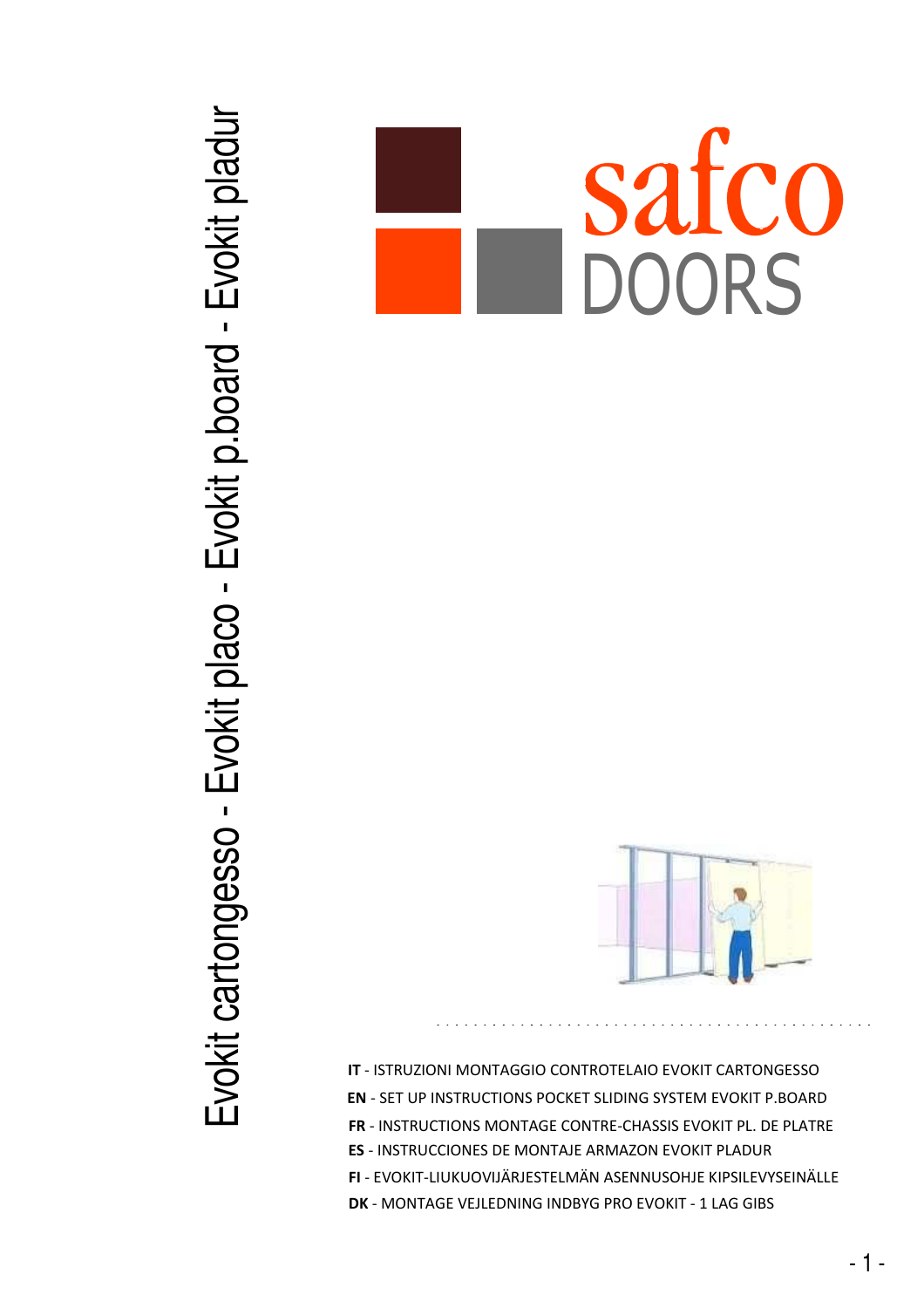Evokit 100-125

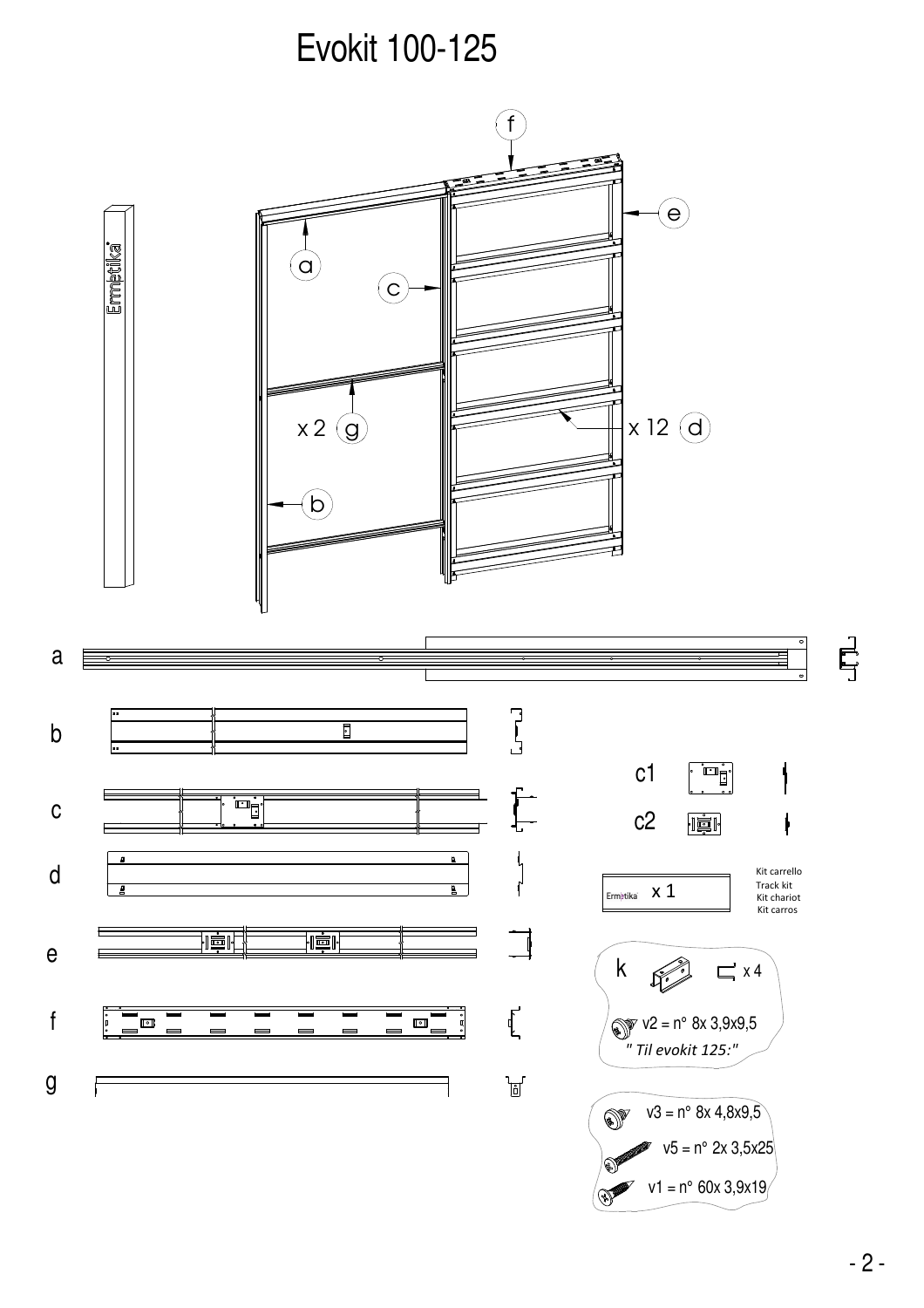## Evokit 100

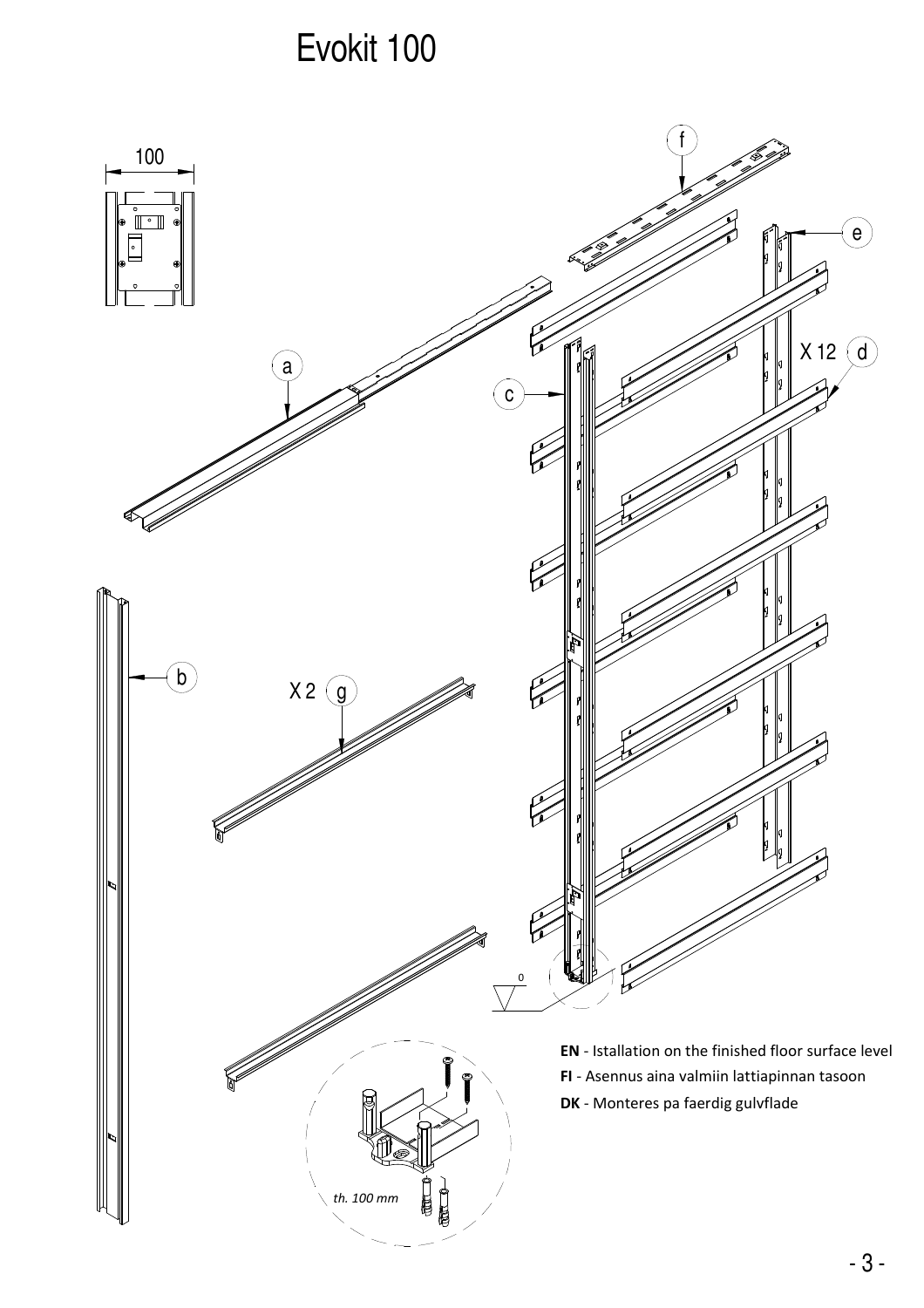

**3**

**4**

**2**

**1**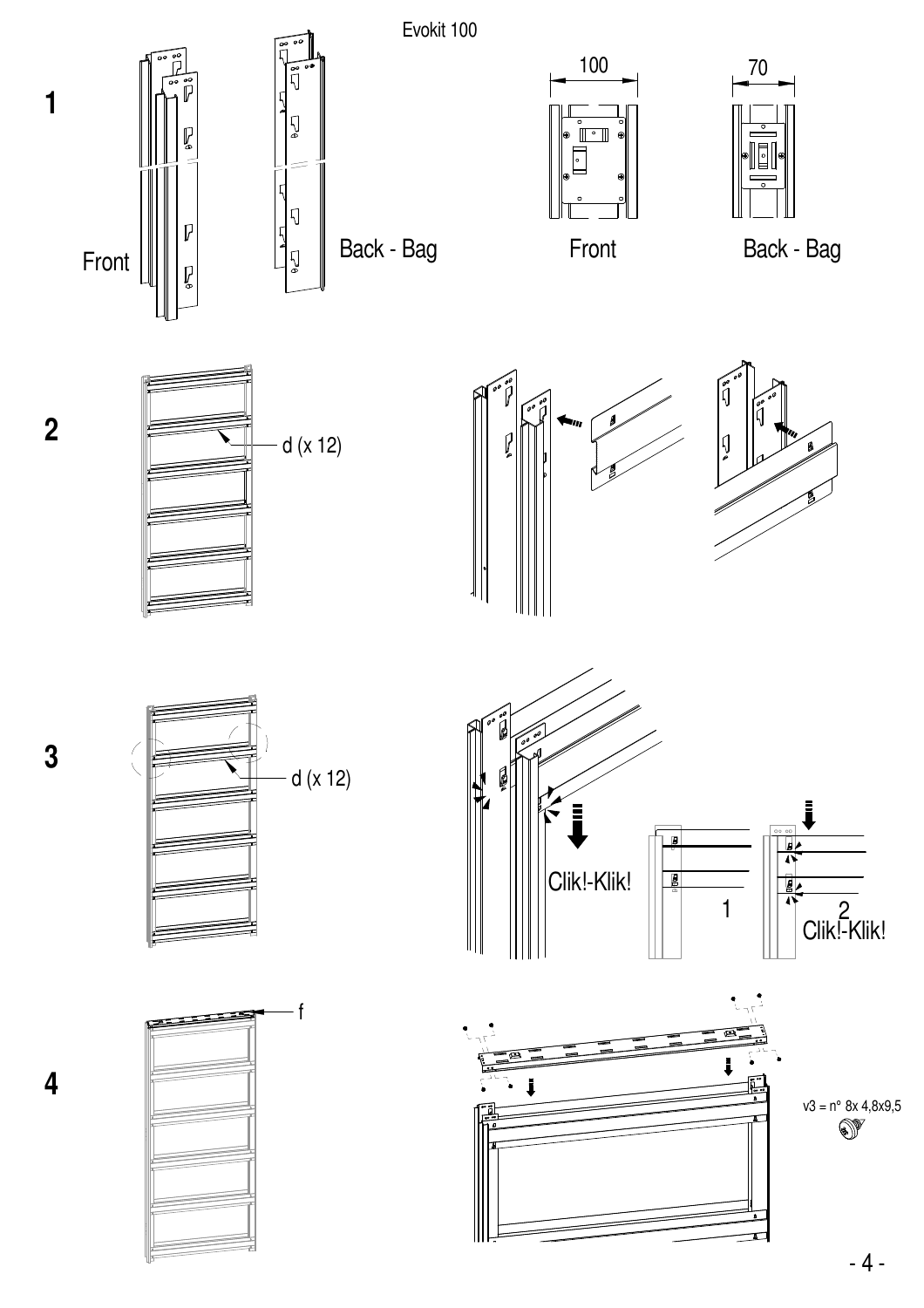

 $\overline{5}$ 

 $\boldsymbol{6}$ 

 $\overline{7}$ 

8

 $-5-$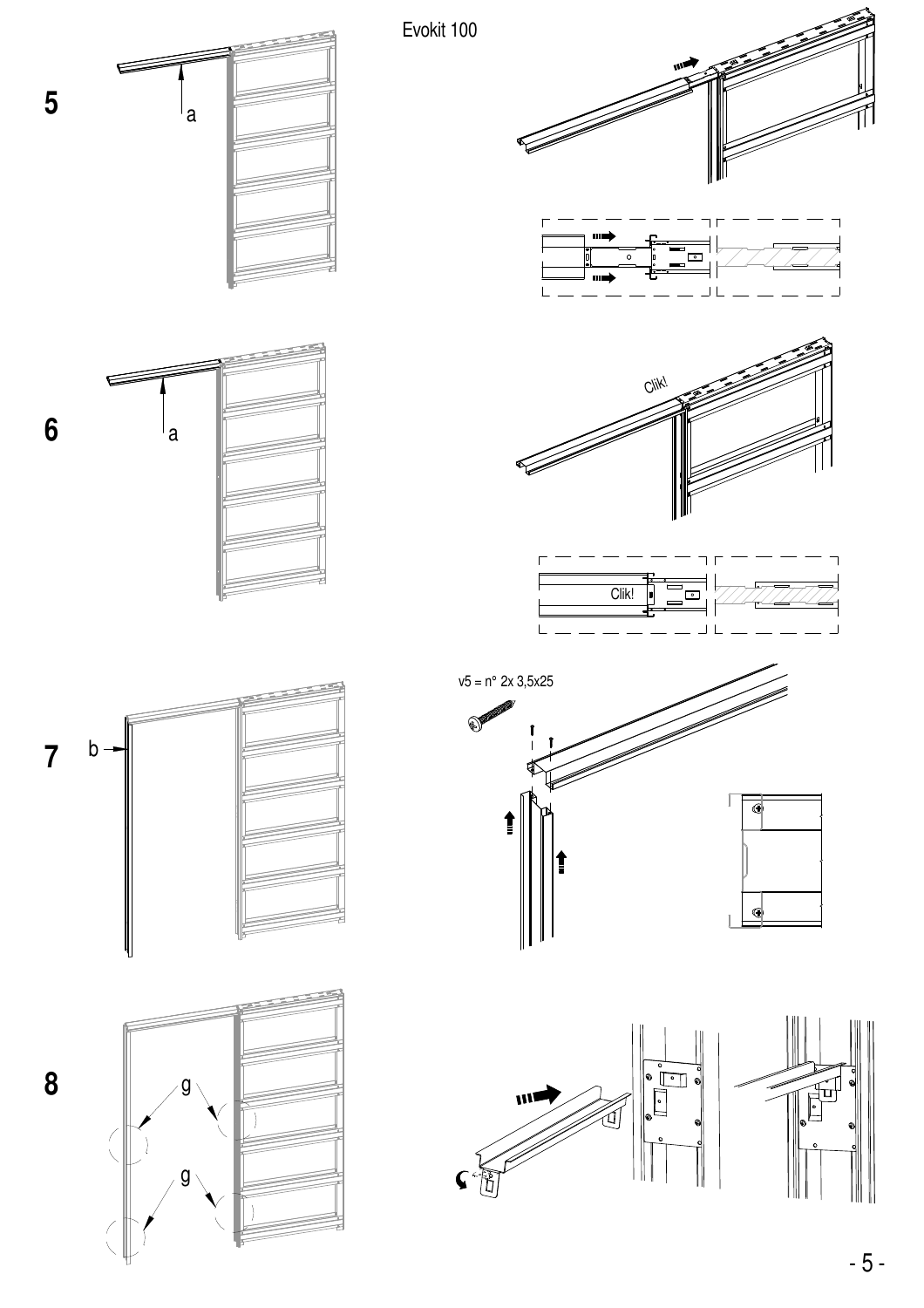

 $-6-$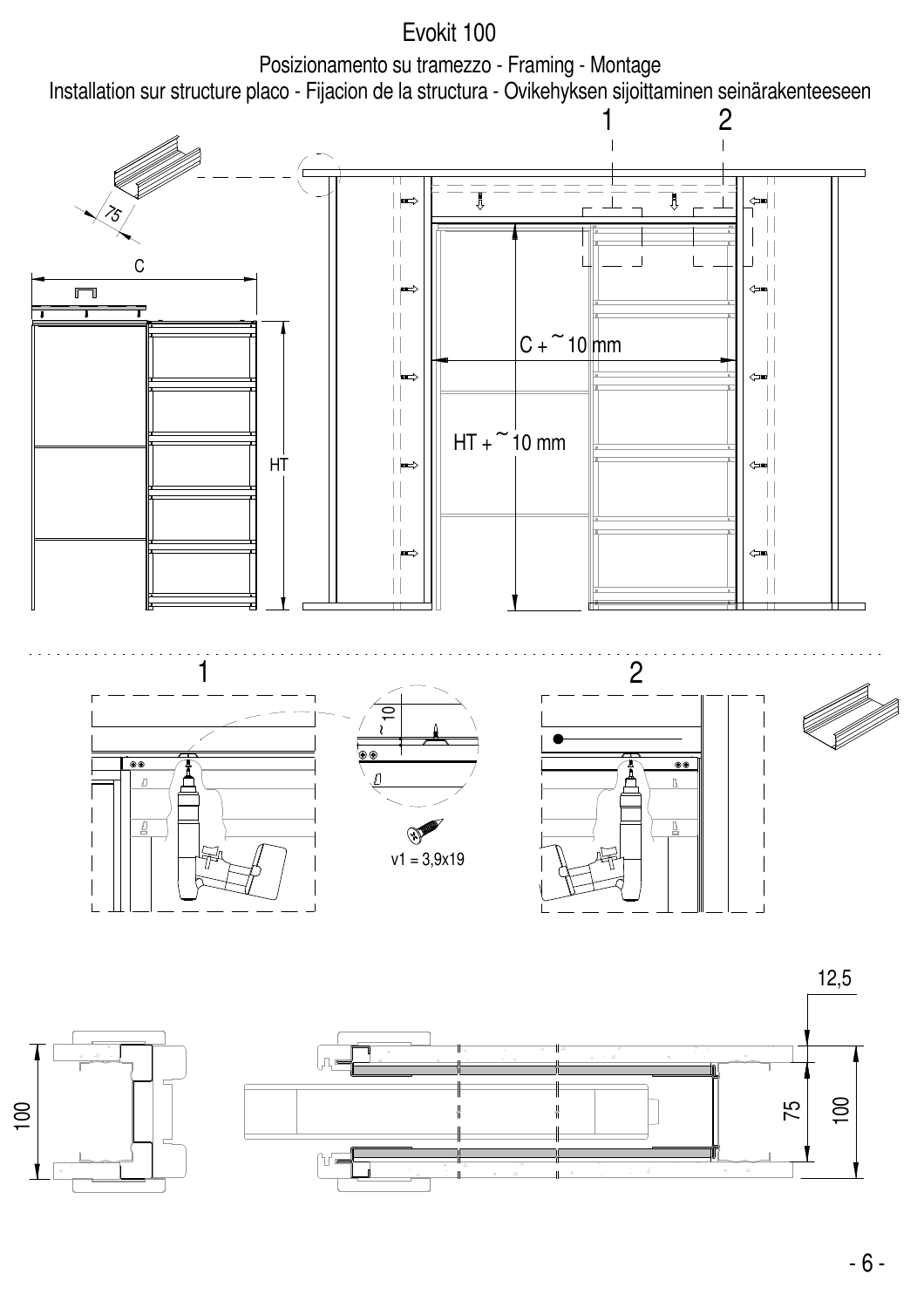## Evokit 125

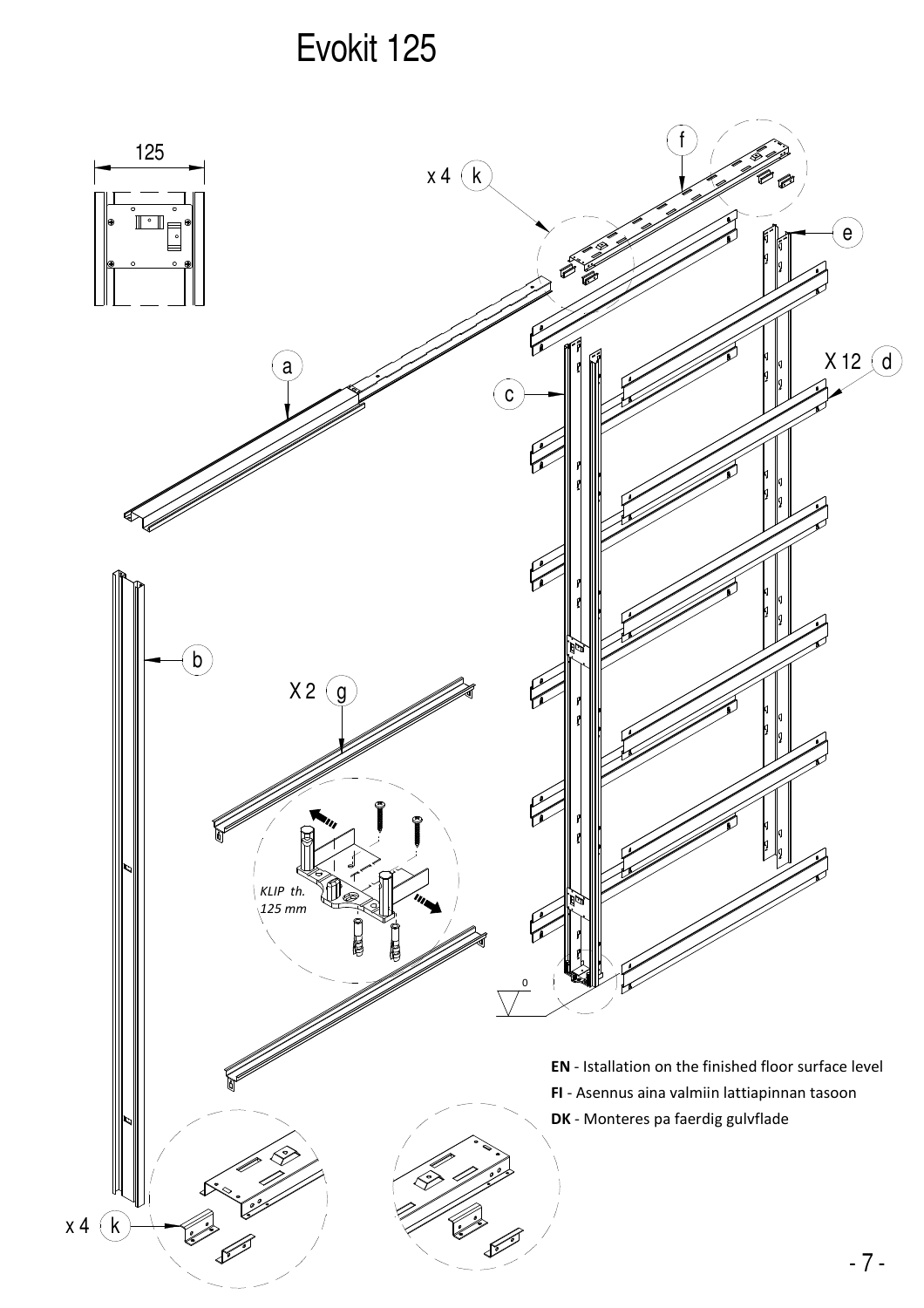







n° 4x 3,9x19



 $\mathsf{C}$ 

Front

 $\mathbb{R}$ 

P

 $1.1$ 





<u>^</u>



n° 2x 3,9x19







Front



Back - Bag

 $4.1$ 





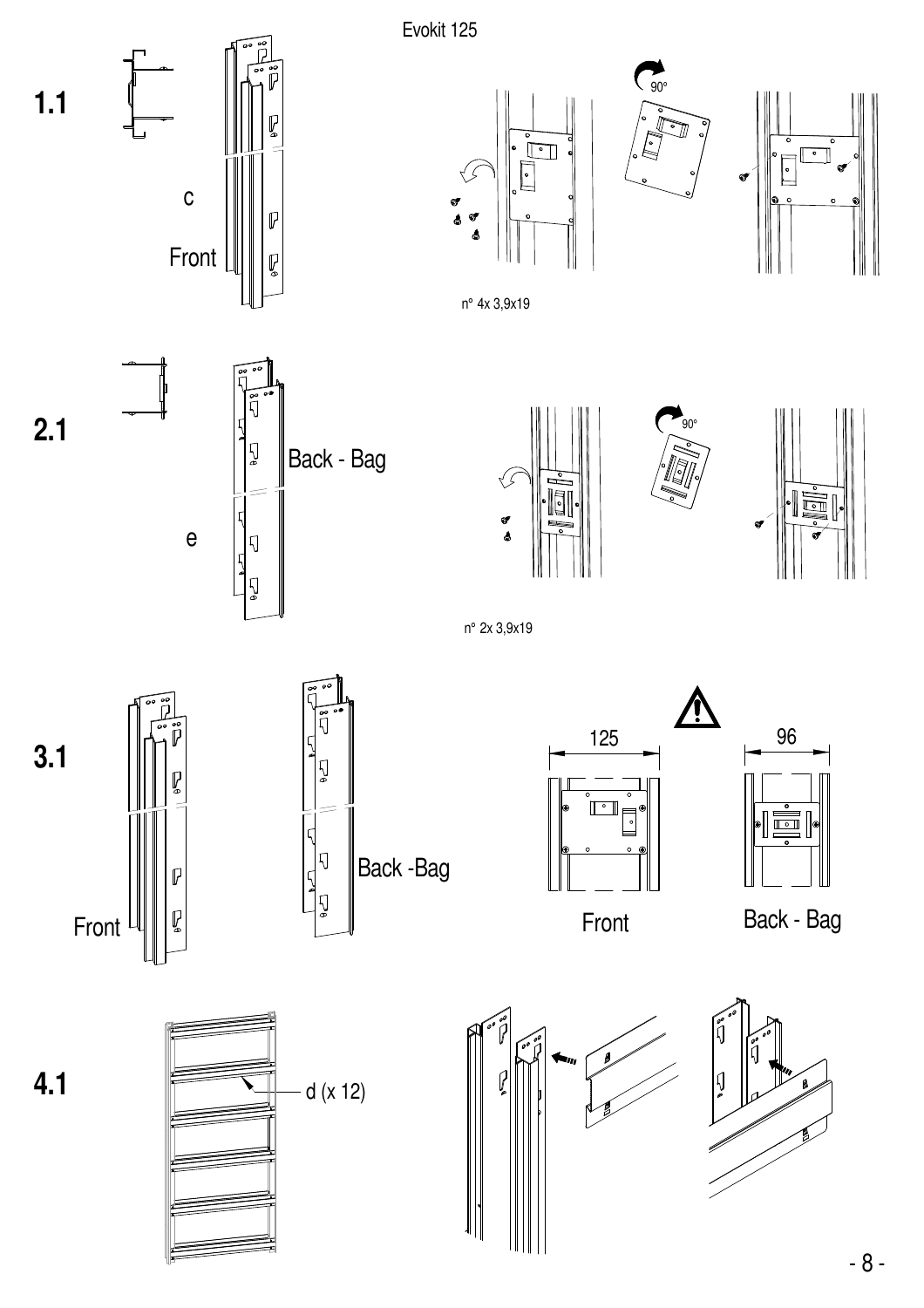











 $8.1$ ∣a





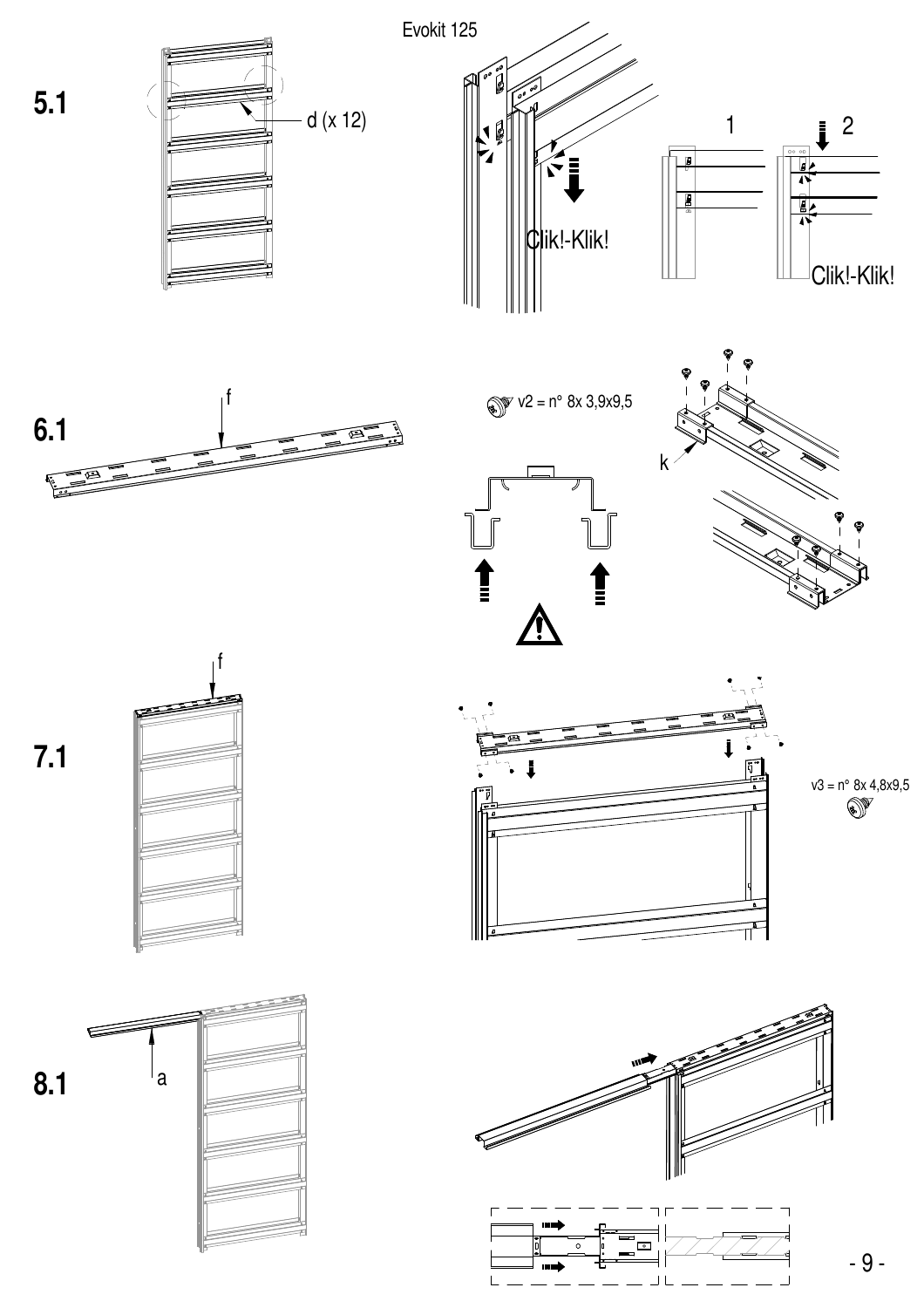Evokit 125













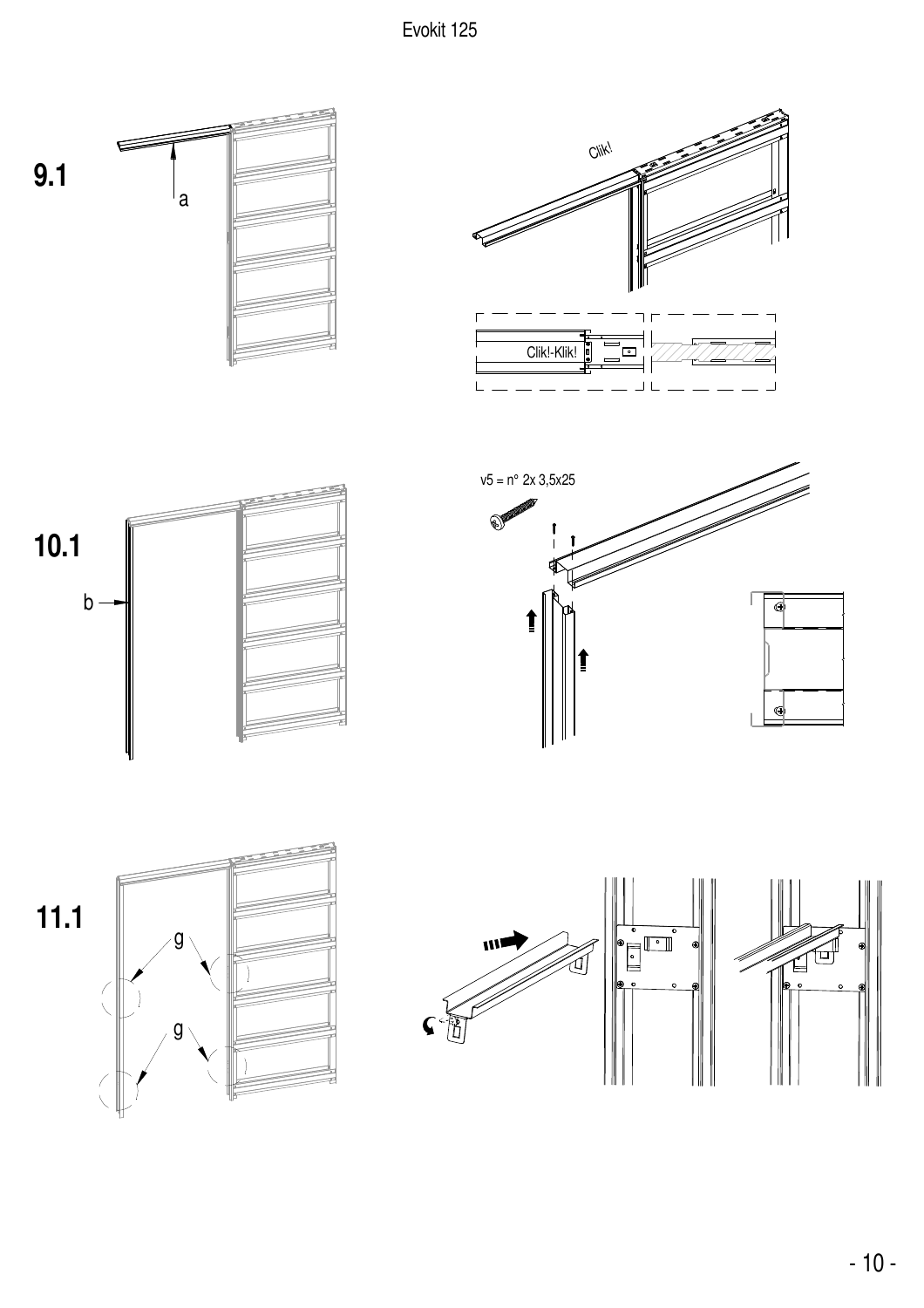